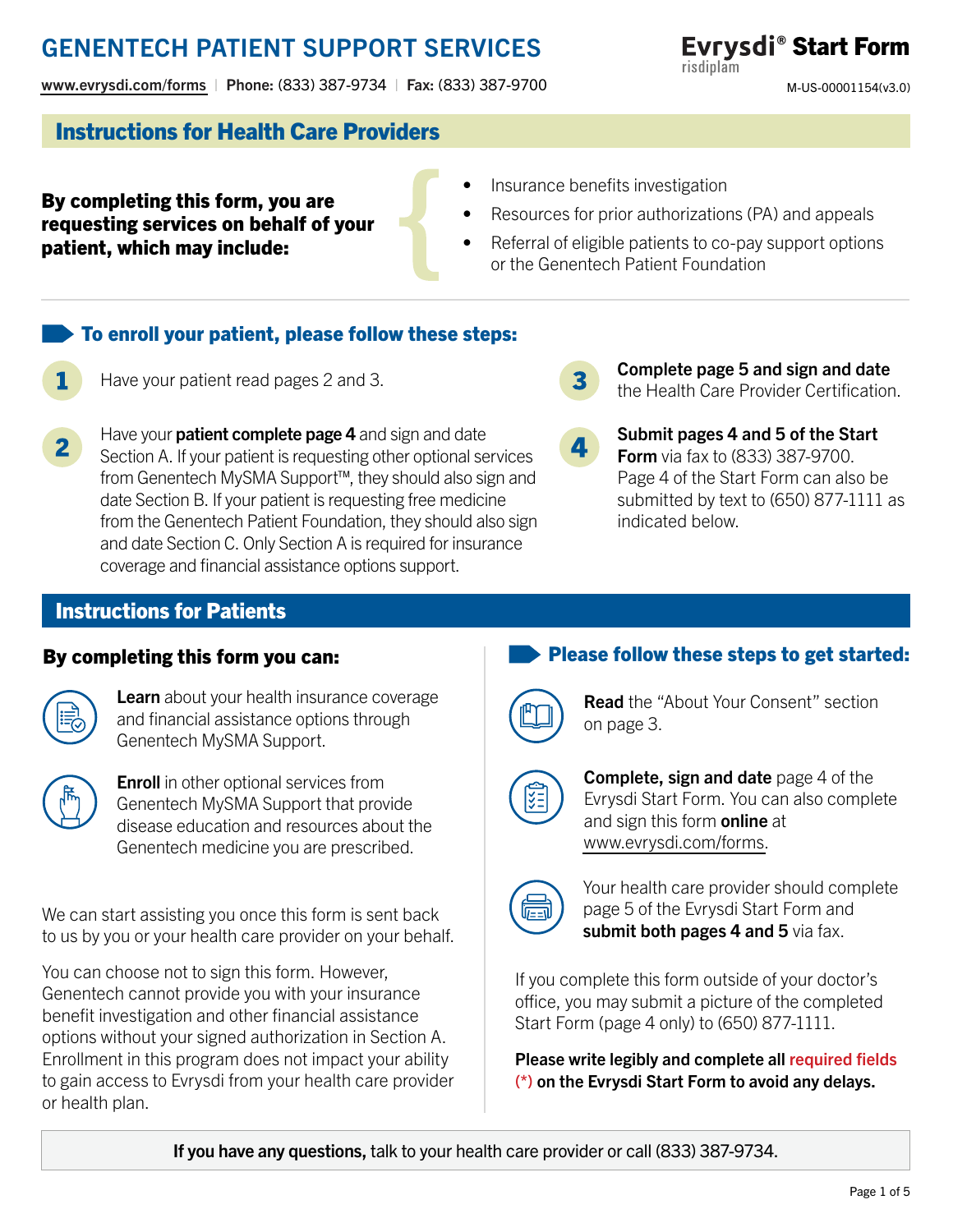[www.evrysdi.com/forms](https://www.genentech-access.com/hcp/brands/evrysdi/forms-and-documents.html?c=ris-173d96c44d9) | Phone: (833) 387-9734 | Fax: (833) 387-9700

Evrysdi<sup>®</sup> Start Form risdiplam M-US-00001154(v3.0)

## Helpful Terminology

**Genentech:** The maker of the medicine your provider wants to prescribe. Genentech is committed to helping patients get the medicine their provider prescribed.

MySMA Support<sup>™</sup>: Your support team at Genentech that works with your doctor and your health insurance plan to help you get your prescribed Evrysdi therapy. Optional services from MySMA Support can also provide disease education and relevant resources. This team includes your Partnership and Access Liaison (PAL), Case Manager (CM) and specialty pharmacy (SP).

Partnership and Access Liaison (PAL): Is your go-to person that educates patients regarding how to properly administer Evrysdi. PALs may also provide education regarding Evrysdi's safety and efficacy profile, the insurance approval process, financial support services and more. PAL services are offered in-person and virtually. Only your health care provider can give you medical advice about your disease and treatment.

Case Manager (CM): The Genentech representative that partners closely with the PAL and your health care provider to help understand your health insurance coverage and potential financial support options for Evrysdi.

Specialty pharmacy (SP): Specialty pharmacies manage drugs that need special handling or storage, such as Evrysdi. The SP will directly ship Evrysdi to you. Prior to shipping your monthly Evrysdi the SP will call to confirm your address and other logistics. It is very important you answer its call to avoid any delays in receiving your treatment.

Genentech Patient Foundation: A program that gives free Genentech medicine to people who don't have insurance coverage or who have financial concerns and meet certain eligibility criteria.

**Household size:** Number of people living in your household, including you.

**Household income:** How much you and the members of your household make each year minus specific deductions. This is also frequently referred to as your adjusted gross income or AGI. This information is needed to determine Genentech Patient Foundation eligibility.

**Deductible:** The amount you pay out of pocket for your health care services or medicines before your health insurance plan begins to pay.

**Out-of-pocket costs:** The amount not paid by your insurance plan that you must pay for your treatment. This includes deductibles, co-pays and co-insurance.

**Co-pay assistance:** Programs available to help eligible patients pay for their medicines.

**Alternate contact:** Someone you choose to be your contact person if Genentech MySMA Support cannot reach you.

Personally identifiable information (PII): Any information that can be used to directly or indirectly identify you or your household. This might include your name, date of birth, address, telephone number, email address, financial information, medical condition, or information about your health benefits or insurance coverage.

## If I receive free Genentech medicine from the Genentech Patient Foundation

- I will not sell or give out this medicine since it is unlawful to do so. I am responsible to make sure these medicines are sent to a secure address when shipped to me, and I must control any Genentech medicine that I receive
- I understand that, for purposes of an audit, the Genentech Patient Foundation could ask me for a copy of my IRS 1040 form or other proof of income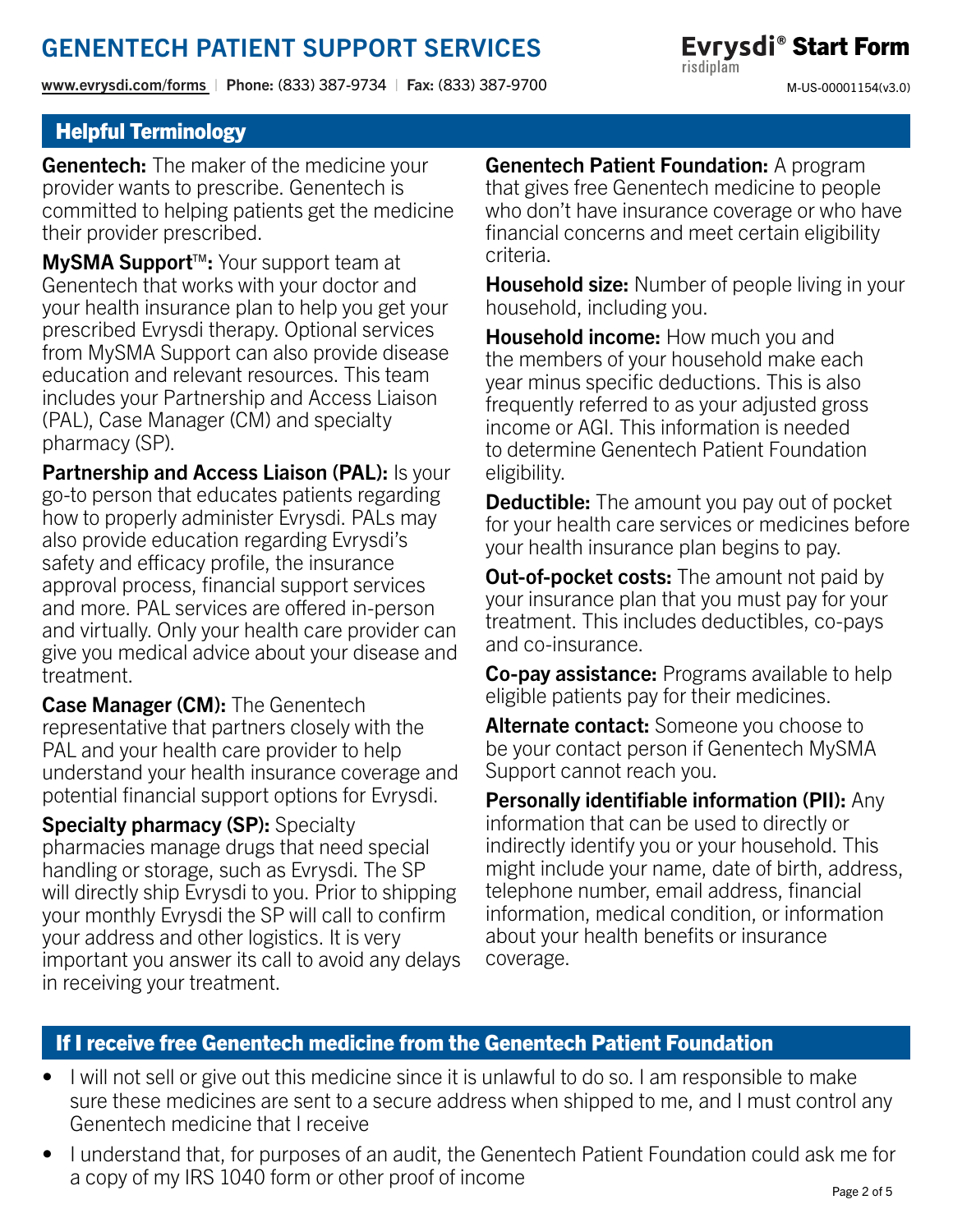[www.evrysdi.com/forms](https://www.genentech-access.com/hcp/brands/evrysdi/forms-and-documents.html?c=ris-173d96c44d9) | Phone: (833) 387-9734 | Fax: (833) 387-9700

Evrysdi<sup>®</sup> Start Form risdiplam M-US-00001154(v3.0)

### About Your Consent

### Who May See and Use My PII

I authorize Genentech and/or Genentech Patient Foundation to (i) use my PII for the purpose of facilitating my access to Genentech products and providing the services described below, and (ii) further disclose my PII to others who are assisting them in these services, and to my health care provider(s), health care entities, pharmacies, and health plan(s) for purposes of providing these services. If I am a resident of California, additional information regarding my privacy rights can be found on Genentech's website privacy policy [\(www.gene.com/privacy-policy\)](https://www.gene.com/privacy-policy).

#### Reasons for sharing and using my information may include:

- Working with my health care plan to understand coverage for Genentech products
- Applying to the Genentech Patient Foundation
- Determining my eligibility for, and enrollment, in financial assistance services, including co-pay assistance
- Coordinating my prescription through a pharmacy, and/or health care provider
- Providing treatment reminders and education

I direct and authorize my physician, pharmacy and my health plan(s) to disclose my PII to Genentech and its partners, as necessary for Genentech to provide the above services. I understand that Genentech may provide remuneration to my pharmacy in exchange for the disclosure of my PII, provided that Genentech's agreement with my pharmacy will prohibit further sale of my PII without my permission.

Once I sign this Patient Consent Form and my PII is transmitted to Genentech and/or Genentech Patient Foundation, I understand that the Health Insurance Portability and Accountability Act (HIPAA) may no longer protect or prohibit the redisclosure of the PII disclosed to Genentech and/or Genentech Patient Foundation by my health care provider or others covered by the HIPAA laws. I understand that Genentech and Genentech Patient Foundation are committed to protecting my information and keeping it secure and confidential while it is being collected or used to assist me and that the use and disclosure of my information will be limited to that described above. I can choose not to sign this form, but Genentech and Genentech Patient Foundation will not be able to assist me without it. However, my health care providers and health insurer may not condition either my treatment or my payment, enrollment or eligibility for benefits on signing this form.

### The length and terms of this form

- This form is valid for 3 years from the date I signed or the date I last enrolled, whichever comes first, unless a shorter period is required by law. I agree that if I reside in the state of Maryland, this form will be valid for no longer than 1 year from the date I signed
- I have the right to cancel this authorization. If I cancel, this means that Genentech and/or the Genentech Patient Foundation will no longer use or share my PII, but this will not apply to PII already used or shared or when it is required by law. If I reside in California, I also have the right to request that Genentech and/or the Genentech Patient Foundation delete my PII, although deletion is not required under certain circumstances. To cancel or request deletion, I must send a written notice to Genentech. It can be sent by fax or by mail to Genentech, 1 DNA Way, Mail Stop #858a, South San Francisco, CA 94080-4990. If I cancel and request deletion, I know that Genentech and the Genentech Patient Foundation will no longer be able to assist me with access to my Genentech products
- I understand that I, as the patient or signer, have a right to receive a copy of this signed form over the time it is valid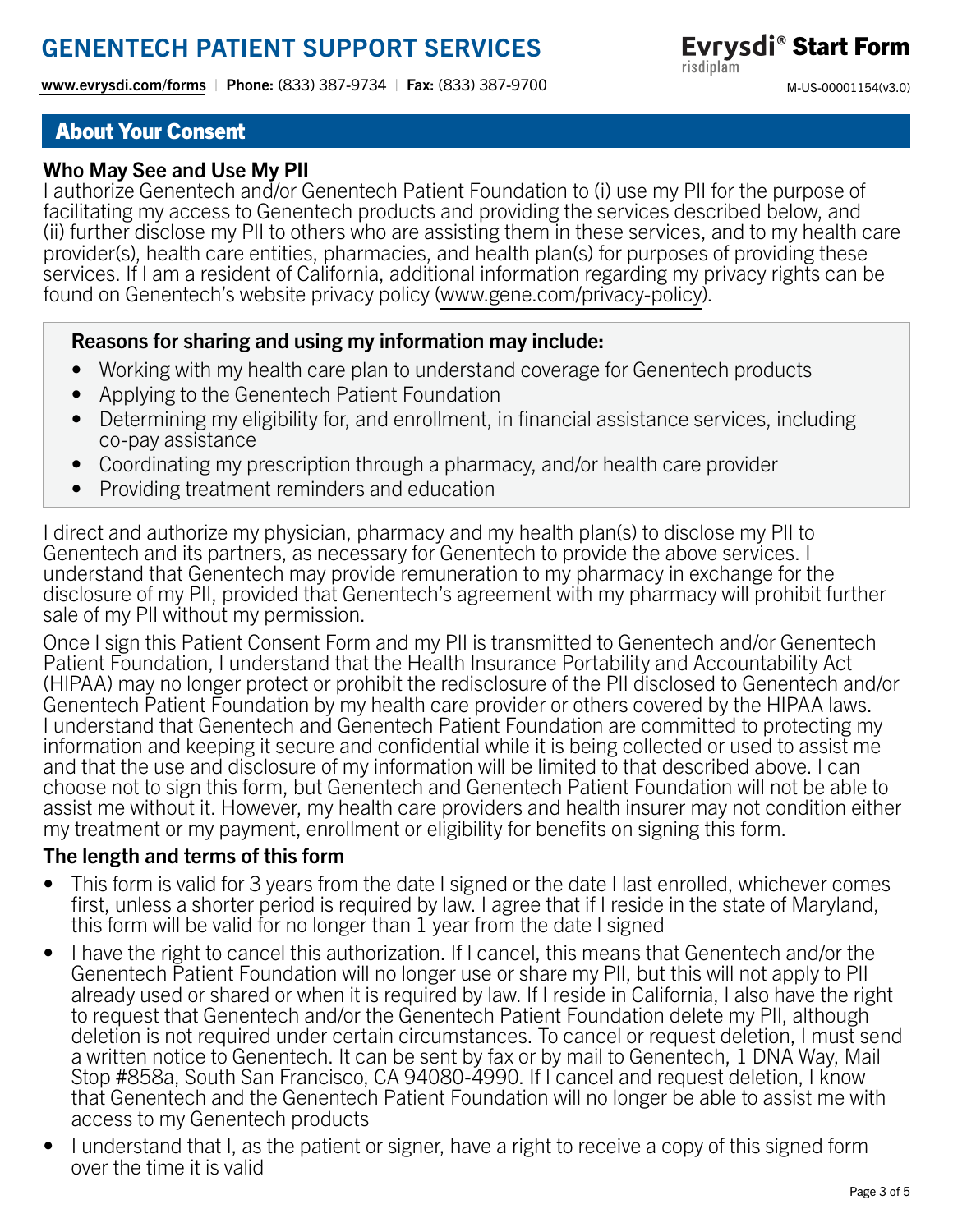[www.evrysdi.com/forms](https://www.genentech-access.com/hcp/brands/evrysdi/forms-and-documents.html?c=ris-173d96c44d9) | Phone: (833) 387-9734 | Fax: (833) 387-9700

Evrysdi<sup>®</sup> Start Form  $*$ Required field M-US-00001154(v3.0)

|           |                                                        | <b>Patient Consent Form</b> – To be completed by patient or his/her legally authorized person                                                                                                                                                                                                                                                                                                                                                                                                               |                        |  |                                     |  |
|-----------|--------------------------------------------------------|-------------------------------------------------------------------------------------------------------------------------------------------------------------------------------------------------------------------------------------------------------------------------------------------------------------------------------------------------------------------------------------------------------------------------------------------------------------------------------------------------------------|------------------------|--|-------------------------------------|--|
|           |                                                        |                                                                                                                                                                                                                                                                                                                                                                                                                                                                                                             |                        |  |                                     |  |
|           |                                                        |                                                                                                                                                                                                                                                                                                                                                                                                                                                                                                             |                        |  |                                     |  |
|           |                                                        |                                                                                                                                                                                                                                                                                                                                                                                                                                                                                                             |                        |  |                                     |  |
|           |                                                        | $\Box$ OK to leave a detailed message? $\Box$ OK to send a text? Email: $\Box$                                                                                                                                                                                                                                                                                                                                                                                                                              |                        |  |                                     |  |
|           |                                                        |                                                                                                                                                                                                                                                                                                                                                                                                                                                                                                             |                        |  |                                     |  |
|           |                                                        |                                                                                                                                                                                                                                                                                                                                                                                                                                                                                                             |                        |  |                                     |  |
|           | <b>Sign and</b>                                        | Patient consent via signature is required to obtain insurance benefit information and financial<br>assistance through Genentech MySMA Support <sup>™</sup> and the Genentech Patient Foundation.<br>By signing this section, I agree to the terms listed in "About Your Consent" on page 3.                                                                                                                                                                                                                 |                        |  | $\vert \mathbf{v} \vert$ /          |  |
| Section A | date here<br><b>Person signing</b><br>(if not patient) | *Patient/Authorized Person Signature<br>A parent or guardian must sign for patients under 18 years of age                                                                                                                                                                                                                                                                                                                                                                                                   |                        |  | <i><b>*Date</b></i><br>(MM/DD/YYYY) |  |
|           |                                                        | <b>Print First Name</b>                                                                                                                                                                                                                                                                                                                                                                                                                                                                                     | <b>Print Last Name</b> |  | Relationship                        |  |
| <u>М</u>  |                                                        | Patient consent to enroll in <b>optional</b> Genentech MySMA Support including disease education,<br>support programs, research and communications that may be considered marketing.<br>I understand my PII may be needed for me to participate in these programs.                                                                                                                                                                                                                                          |                        |  |                                     |  |
|           | <b>Sign and</b>                                        |                                                                                                                                                                                                                                                                                                                                                                                                                                                                                                             |                        |  |                                     |  |
| Section   | date here                                              | <b>Patient/Authorized Person Signature</b><br>A parent or guardian must sign for patients under 18 years of age                                                                                                                                                                                                                                                                                                                                                                                             |                        |  | Date<br>(MM/DD/YYYY)                |  |
|           |                                                        | <sup>†</sup> By providing my phone number and signing Section B, I authorize Genentech to use auto-dialers, prerecorded messages<br>and artificial voice messages to contact me. I understand that these calls/texts may mention the name of Genentech<br>products or services, details about my insurance coverage and my doctor's name. I understand that I am not required to<br>consent to being contacted by phone or text message as a condition of any purchase of Genentech products or enrollment. |                        |  |                                     |  |
|           |                                                        | Financial eligibility information required for the Genentech Patient Foundation. By<br>completing this section, I am attesting the information below and am agreeing to the terms<br>and conditions of the Genentech Patient Foundation outlined on page 2.                                                                                                                                                                                                                                                 |                        |  |                                     |  |
| Section C |                                                        |                                                                                                                                                                                                                                                                                                                                                                                                                                                                                                             |                        |  |                                     |  |
|           | Sign and<br>date here                                  |                                                                                                                                                                                                                                                                                                                                                                                                                                                                                                             |                        |  |                                     |  |
|           |                                                        | <b>Patient/Authorized Person Signature</b><br>A parent or guardian must sign for patients under 18 years of age                                                                                                                                                                                                                                                                                                                                                                                             |                        |  | Date<br>(MM/DD/YYYY)                |  |
|           |                                                        | Once this page (4 of 5) has been completed, please text a photo of page 4 to (650) 877-1111,<br>or fax to (833) 387-9700. This form can also be completed online at www.evrysdi.com/forms                                                                                                                                                                                                                                                                                                                   |                        |  |                                     |  |